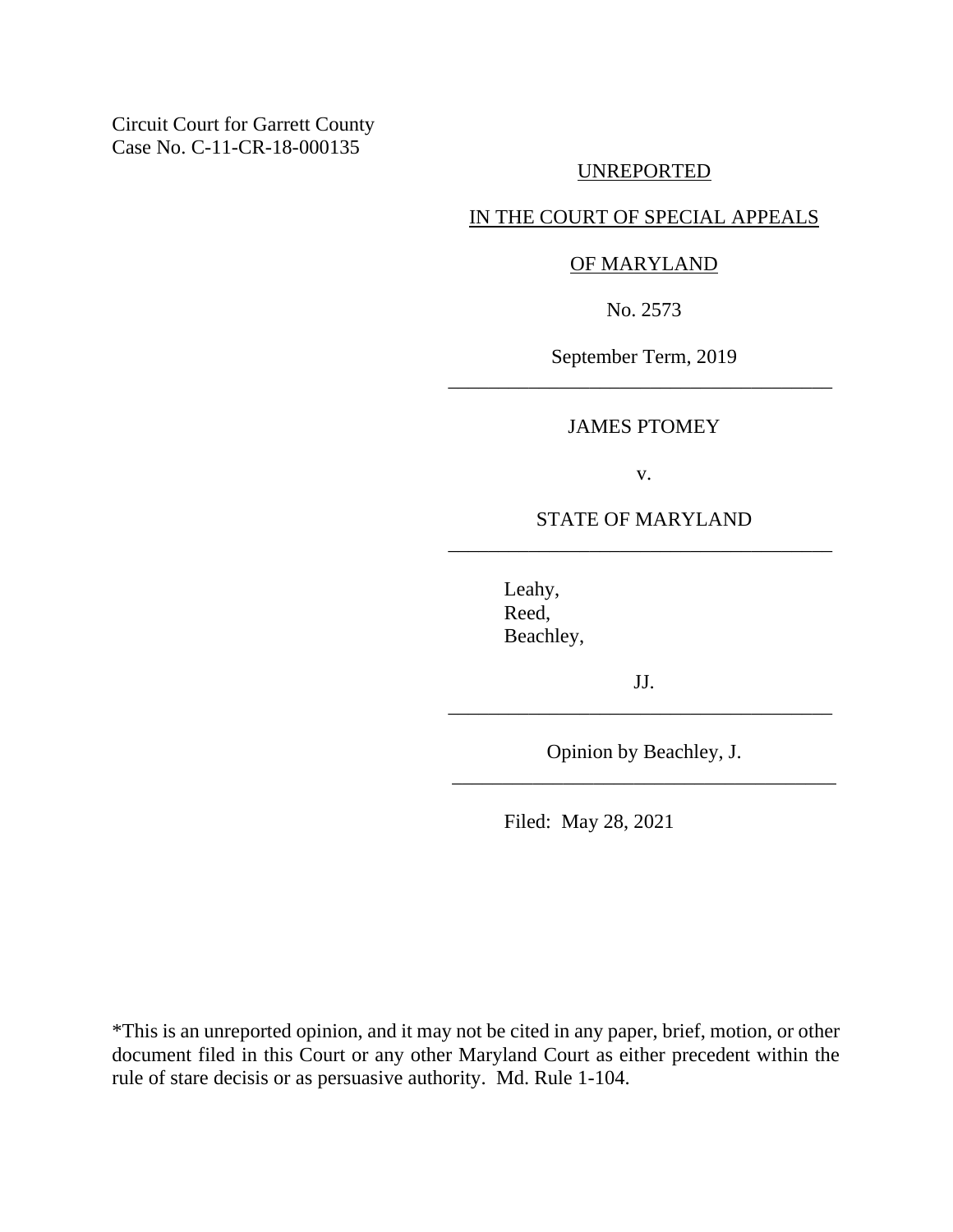Following a two-day trial in the Circuit Court for Garrett County, a jury convicted appellant James Ptomey of attempted first-degree murder and violation of a protective order. The court sentenced appellant to twenty-five years' imprisonment for attempted first-degree murder, and thirty days concurrent for violation of the protective order. Appellant timely noted an appeal to this Court and presents the following issues for our review, which we have slightly rephrased and consolidated as follows:

- I. Did the trial court err by allowing evidence of Ms. Ptomey's in-court identification of the mask allegedly worn by her assailant, where it had granted appellant's pre-trial motion to suppress the identification, and the State made no pre-trial motion for reconsideration?
- II. Did the trial court err by denying appellant's motion for judgment of acquittal?

Although we hold that the trial court committed error by allowing evidence of Ms. Ptomey's in-court identification of the mask, we conclude that the error was harmless beyond a reasonable doubt. Additionally, we hold that the court did not err in denying appellant's motion for judgment of acquittal. Accordingly, we affirm.

# **FACTUAL AND PROCEDURAL BACKGROUND**

Nancy Ptomey, the victim in this case, had been married to appellant for approximately twenty-four years prior to the events that brought about the charges in this case. 1 On August 28, 2018, both Ms. Ptomey and appellant appeared in court wherein Ms. Ptomey obtained a temporary protective order against appellant. After her work shift on

<sup>&</sup>lt;sup>1</sup> Ms. Ptomey testified that, following appellant's arrest, she filed for "an automatic divorce."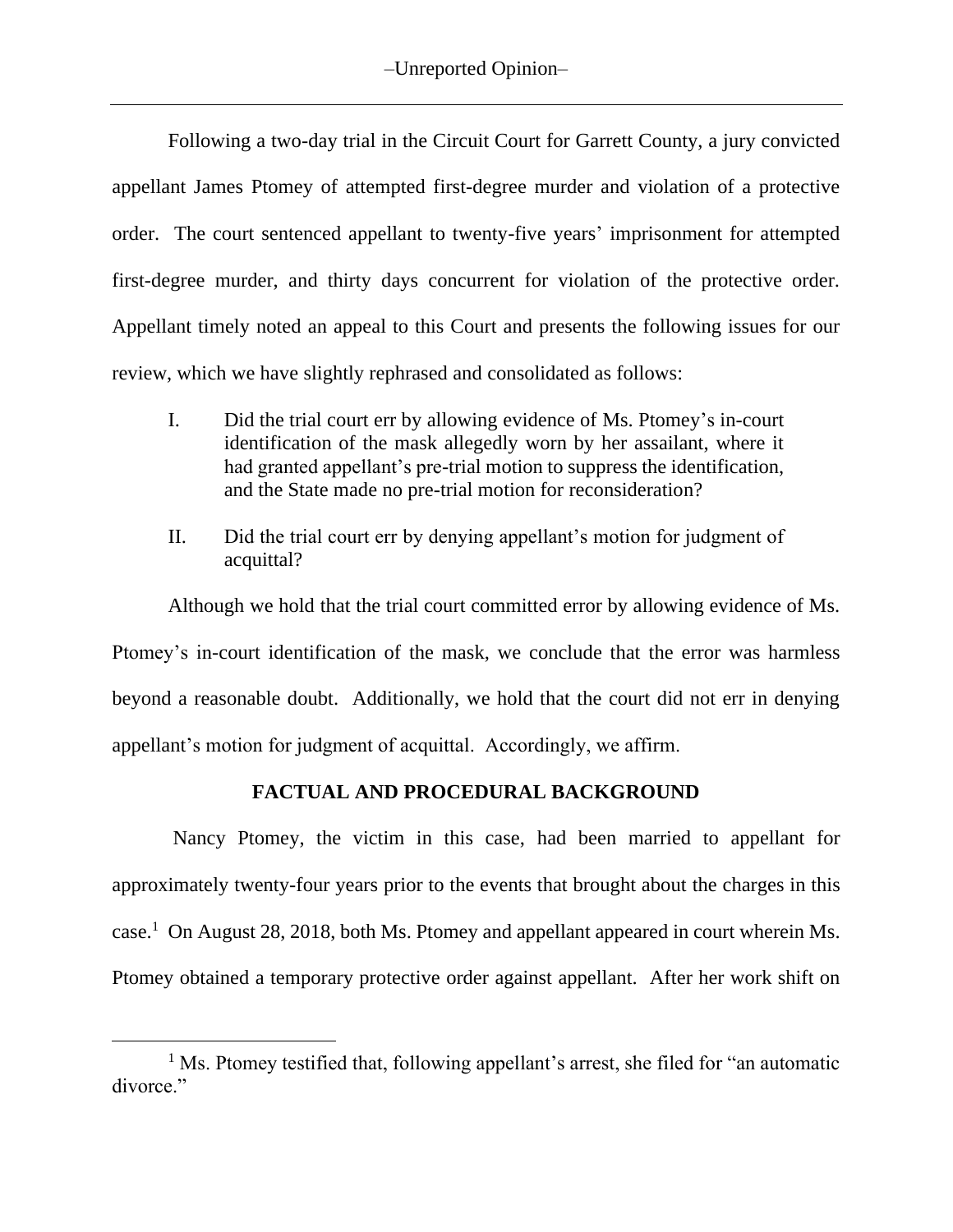September 7, 2018, Ms. Ptomey decided to stay in a motel for the night, rather than her home, "because [she] had a bad feeling." At the time, Ms. Ptomey and appellant were living separately. The following day, she returned home at approximately 11:00 a.m. As soon as she entered her house, she checked her landline phone to see if it was working because, according to Ms. Ptomey, appellant previously "had it shut off." After unsuccessfully attempting to contact the phone company, Ms. Ptomey began preparing for work when she heard a knock at her front door. Ms. Ptomey opened the door and saw a man wearing a gold and black mask holding a wooden object.<sup>2</sup> He immediately said, "bitch, I'm going to kill you." Ms. Ptomey recognized the man's voice as appellant's. The man then began striking Ms. Ptomey with the object. The assault continued in the dining room of Ms. Ptomey's home, where the man struck Ms. Ptomey with the object, kicked her in the ribs, punched her in the face, and repeatedly slammed her up against a bookshelf. According to Ms. Ptomey, the attacker then went to the kitchen to retrieve a knife, allowing her an opportunity to escape by running out the front door.

Once Ms. Ptomey made it to the road outside her home, she collapsed. After two cars passed her, a third car finally stopped. Ms. Ptomey told the occupants that her husband was trying to kill her, and they called 9-1-1. Police arrived, and Ms. Ptomey was taken to Garrett Memorial Hospital for medical treatment.

<sup>&</sup>lt;sup>2</sup> Ms. Ptomey was not able to identify the object, but referred to it as both a "bat" and a "club" at trial.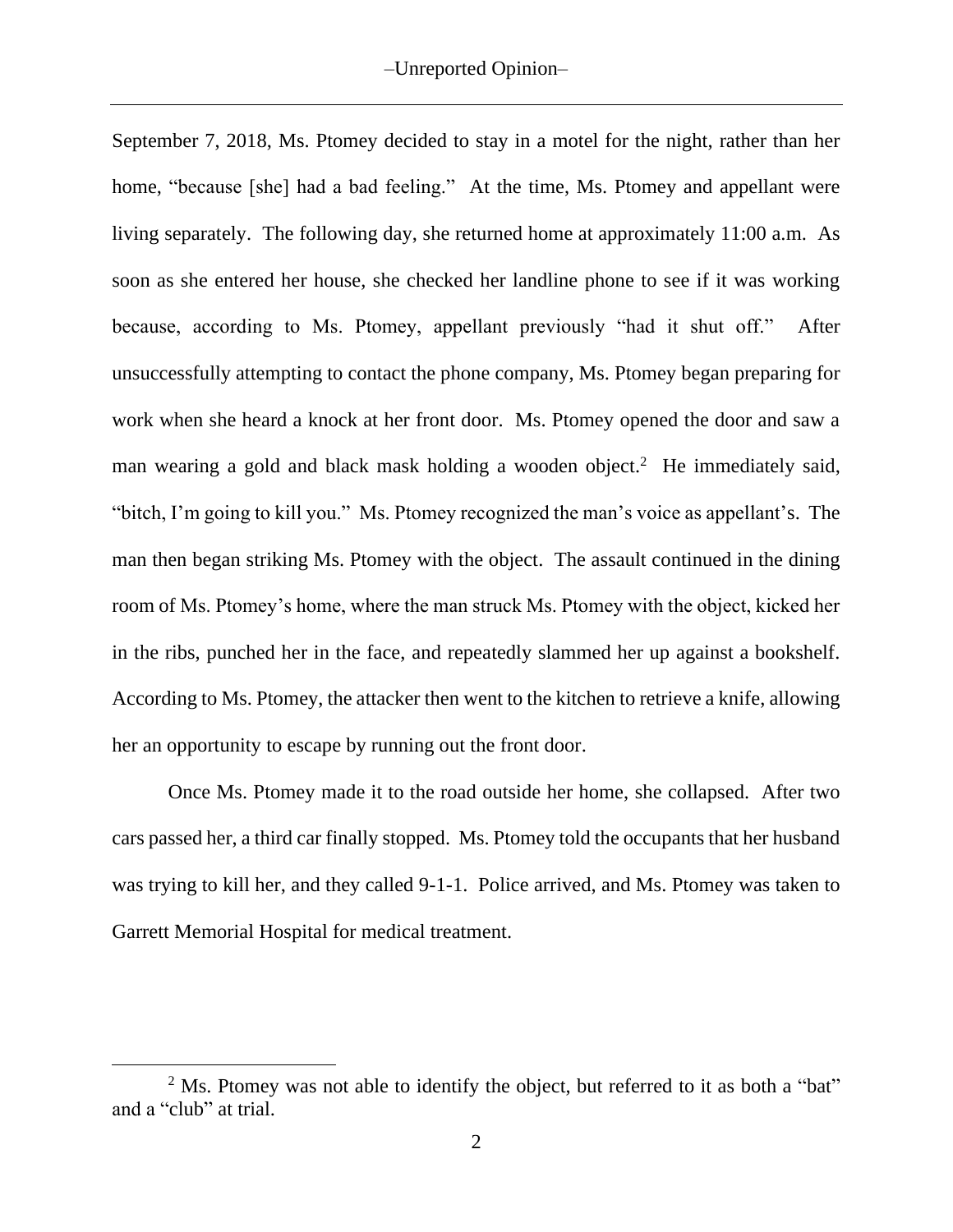Later that day, appellant was arrested. On November 7, 2018, the State charged appellant by way of criminal information with attempted first-degree murder, first-degree assault, second-degree assault, and violation of a protective order. As noted above, the jury convicted appellant of attempted first-degree murder and violation of a protective order. We shall provide additional facts as necessary to inform our analysis.

### **DISCUSSION**

Appellant argues that the circuit court erred in allowing Ms. Ptomey's in-court identification of the mask he allegedly wore during the attack despite the fact that the suppression court granted his pre-trial motion to suppress that identification. We agree, but conclude that the court's error was harmless beyond a reasonable doubt. We also conclude that the evidence was sufficient to sustain appellant's conviction for attempted first-degree murder.

# I. THE COURT ERRED BY VIOLATING ITS SUPPRESSION RULING, BUT THAT ERROR WAS HARMLESS

Prior to trial, appellant filed a motion to suppress, among other things, "an out-ofcourt identification made by [Ms. Ptomey] on September 8, 2018 of a picture of a mask sent by D/Sgt. Sigmund to Ms. Ptomey's relative, Jennifer [Ptomey<sup>3</sup>]." On February 27, 2019, the circuit court held a suppression hearing on that motion. At the hearing, Detective

<sup>&</sup>lt;sup>3</sup> The motion refers to this person as "Jennifer Larue." Elsewhere in the record, including in appellant's own brief to this Court, she is referred to as "Jennifer Ptomey." It is clear from context that the parties have construed Jennifer Larue and Jennifer Ptomey to be the same person—appellant and Ms. Ptomey's daughter, Jennifer. For clarity, we shall refer to her as Jennifer Ptomey.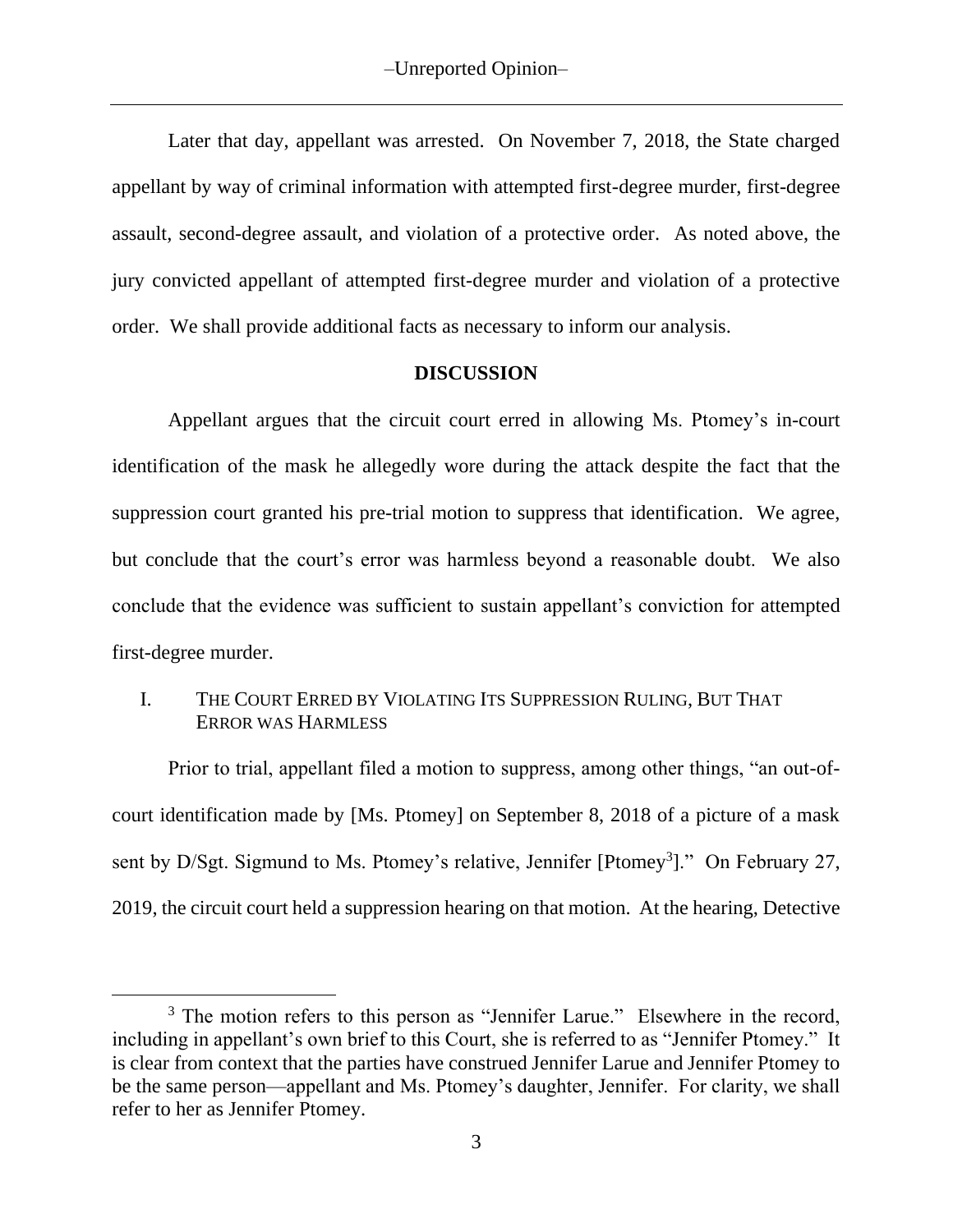Sergeant Michael Sigmund of the Maryland State Police, Criminal Enforcement Division in the Western Region, testified that he received a call at approximately 2:00 p.m. regarding the attack on Ms. Ptomey, and that he responded to the hospital in order to interview her. During this interview, Ms. Ptomey told Sgt. Sigmund the details of her attack, including the fact that her attacker was wearing "a black and gold color mask." Notably, the only description Ms. Ptomey provided at that time was that the mask was a black and gold colored face mask.

After transporting Ms. Ptomey to her residence, Sgt. Sigmund went to the Dollar General store in McHenry because, according to Lisa Larue, one of Ms. Ptomey and appellant's daughters, appellant had been in that store that morning. While at the Dollar General, Sgt. Sigmund was able to review video surveillance footage which showed appellant, Ms. Larue, and Ms. Larue's child enter the store at approximately 10:56 a.m. The video showed that, at approximately 11:02 a.m., appellant approached one of the cash registers while holding a gold-colored mask in his hand. One of the Dollar General employees then took Sgt. Sigmund to the mask section of the store and showed Sgt. Sigmund what he believed was the same mask that appellant was holding in the surveillance footage.

Sgt. Sigmund took photographs of the mask with his phone, and after leaving the store, he texted the picture of the mask to Ms. Ptomey's daughter, Jennifer Ptomey, whom Sgt. Sigmund knew was with Ms. Ptomey at the time. Sgt. Sigmund told Jennifer Ptomey that he believed the photograph depicted the same type of mask appellant purchased at the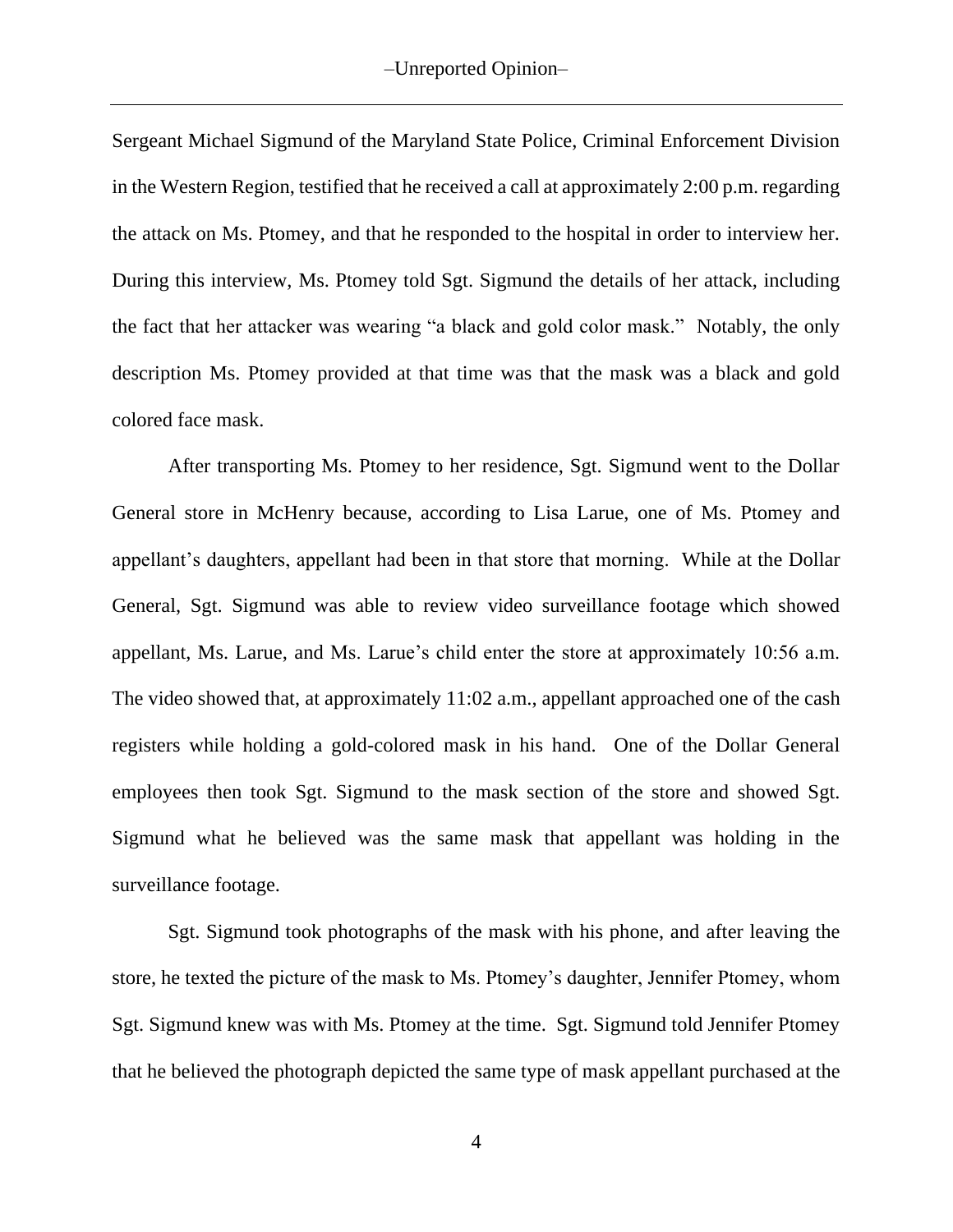store, and asked Jennifer to show the picture to Ms. Ptomey to see if it matched the description of the mask her attacker wore. Sgt. Sigmund then called Ms. Ptomey, and she "identified it as being positively -- that it was the mask the suspect was wearing at the time of the crime."

Continuing his investigation, Sgt. Sigmund later returned to the Dollar General to obtain the video surveillance footage. During that visit, he was also able to obtain the receipt for appellant's September 8, 2018 transaction. The receipt indicated that appellant purchased a "skull mask," and the SKU<sup>4</sup> number of the mask appellant purchased matched the SKU number of the mask Sgt. Sigmund photographed and forwarded to Ms. Ptomey.

Appellant argued that Ms. Ptomey's out-of-court identification of the mask should be suppressed because the photograph was unnecessarily suggestive, and because her initial description of it being "black and gold" was inaccurate in that she failed to articulate that it was actually a skeleton or skull-like mask. Appellant also argued that Ms. Ptomey's identification was tainted by Sgt. Sigmund's indication to her that he was sending her a picture of "*the* mask." Accordingly, appellant argued that Ms. Ptomey should not be allowed at trial to identify the photograph of the mask in question as identical to the one her attacker wore.

In ruling on appellant's motion to suppress Ms. Ptomey's identification of the mask, the court stated:

<sup>&</sup>lt;sup>4</sup> Although not explained at the suppression hearing, it seems apparent that an "SKU" number" is a number used to identify a specific store item.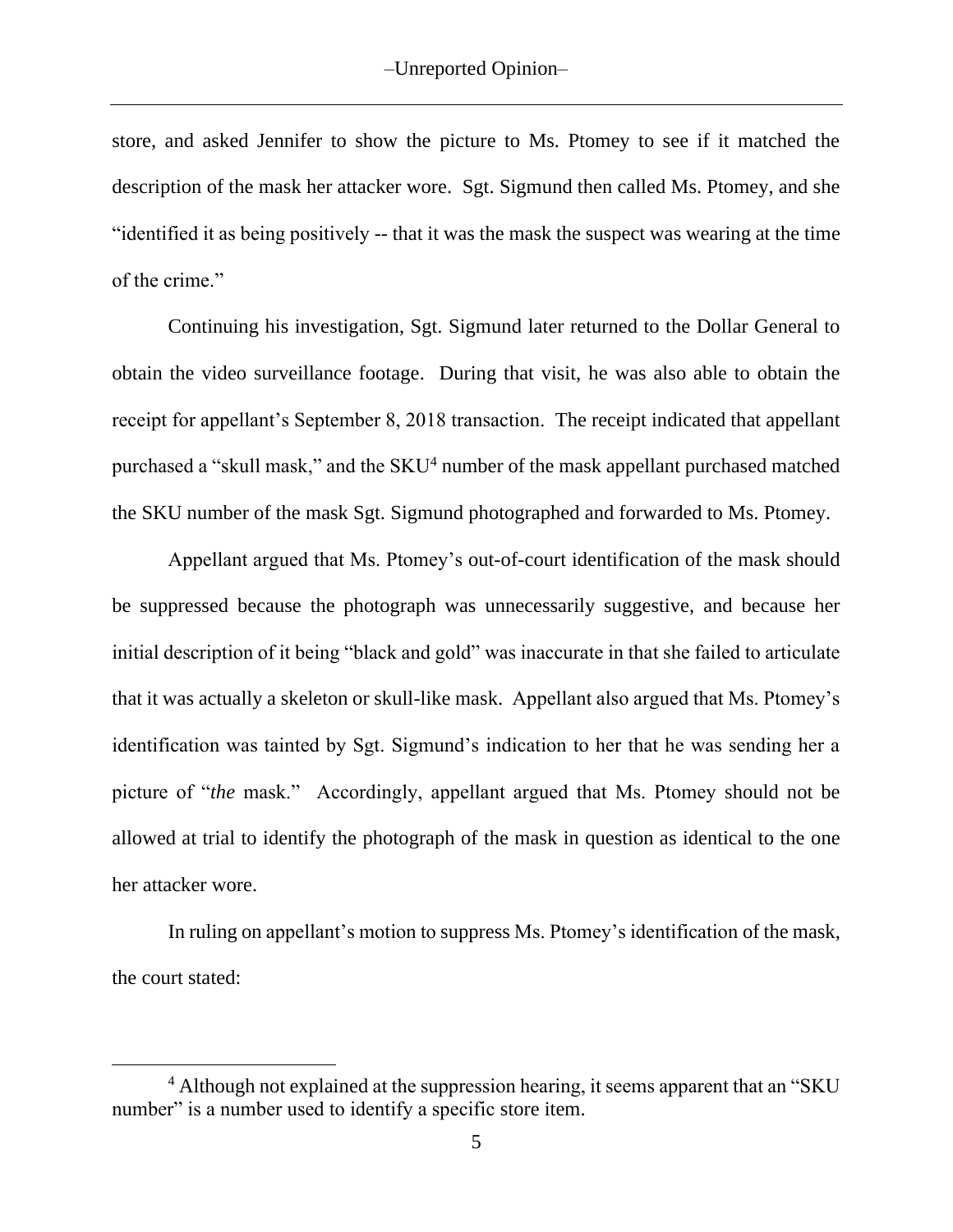# –Unreported Opinion–

There is another issue related to [Ms. Ptomey's] identification of the mask that was shown to her in a photograph and which she then identified. The identification prior to seeing a photograph of that alleged mask was that it was black and gold, and that was nothing more. There was . . . no indication as to the composition of it, whether it was a ski-type mask, it's made out of knit material, or a plastic Halloween-type mask. There's no indication. It's, simply, black and gold is the only description that Ms. Ptomey gives.

The typical way in the case -- in the case law on this matter would indicate that normally the law enforcement would present a photo array to the alleged victim. And, certainly, while it may not have been available to have black and gold items in a photo array, there were, certainly, other masks available. At that time, the product SKU had not been identified as to which mask it was. You could -- the officer testified he could somewhat see which mask he purchased, but, other than that, there was no other identification. I think most telling is that after [showing] the single photograph of a black and gold skull mask to [Ms. Ptomey], she then uses the word *skull* in referring to this mask. I think that that shows that it was suggestive to her. In showing her a single photograph of a single black and gold mask in this case, I think that the reliability of her testimony is somewhat suspect because after seeing the single photograph, her description of the mask becomes much more specific and much more precise.

So, with respect to [Ms. Ptomey's] identification of the mask in this case, I am going [to] grant the suppression motion in this matter. I think that the showing of a single photograph of a mask that was purchased by [appellant], contemporaneously, was overly suggestive to the alleged victim in this case as evidence[d] by her reference to it then being a skull mask, which seems to be something that she, certainly, could have easily used to describe[] that mask prior to seeing a photograph . . . sent to her from Trooper Sigmund.

In other words, the court excluded Ms. Ptomey's out-of-court identification of the photograph of the mask, and precluded her from making any subsequent in-court identification of the mask because "the showing of a single photograph of a mask" was "overly suggestive" to her, rendering "the reliability of her testimony [to be] somewhat suspect."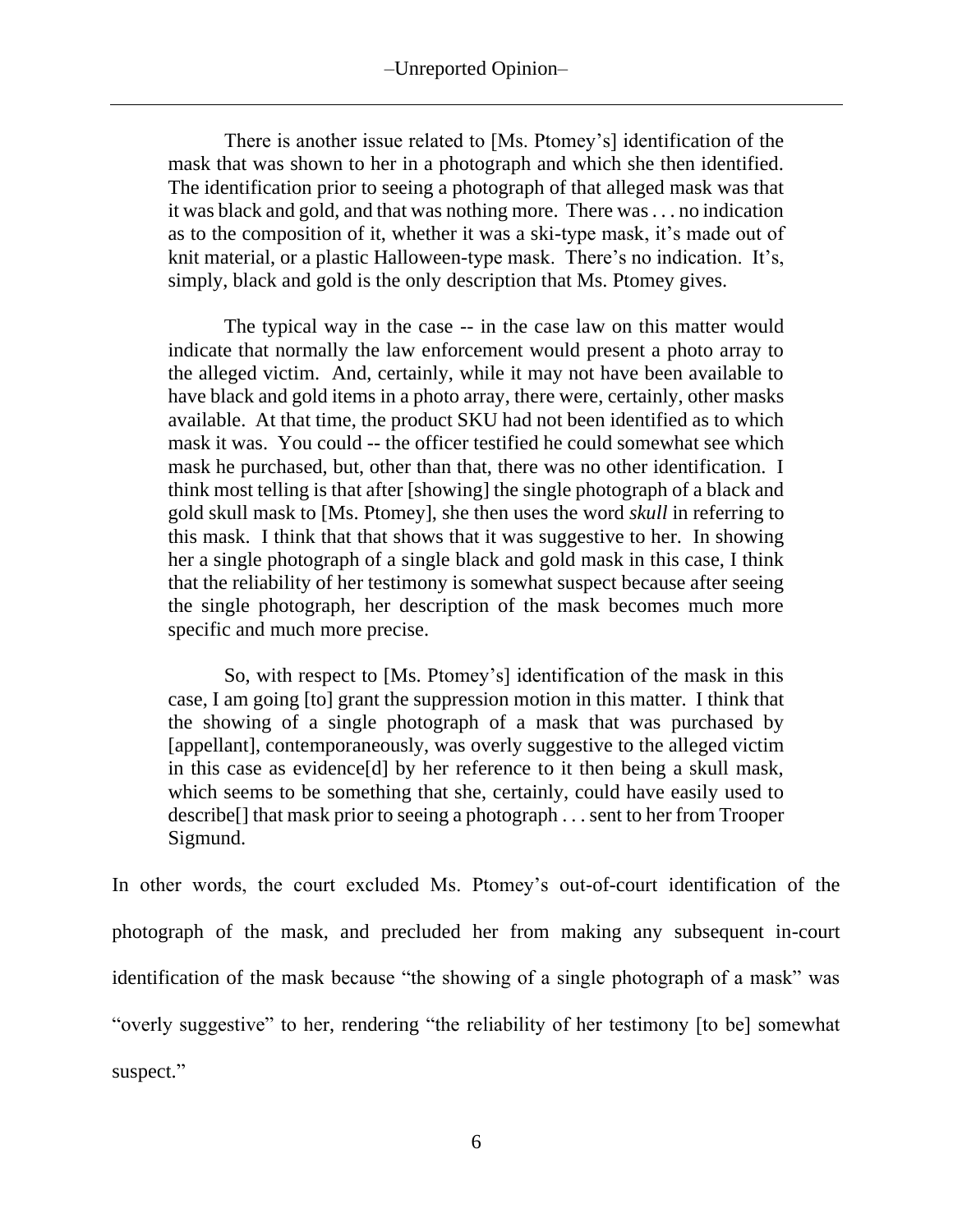Appellant argues that "the court permitted the State to solicit Ms. Ptomey's identification of the mask at trial, directly violating its pre-trial ruling." Indeed, at trial before the same judge who presided over the suppression hearing—the following colloquy took place during the State's direct examination of Ms. Ptomey:

| [THE STATE]:  | Now, you told the ladies and gentlemen of the<br>jury that when you opened this door, obviously,<br>there was someone there. Do you recall how he<br>was dressed? |
|---------------|-------------------------------------------------------------------------------------------------------------------------------------------------------------------|
| [MS. PTOMEY]: | Yes. He had on a gold and black mask, a blue,<br>like a bluish-gray long sleeve shirt and jeans.                                                                  |
| [THE STATE]:  | And what did you recall about the mask when<br>you were talking to the police.                                                                                    |
| [MS. PTOMEY]: | That it was gold.                                                                                                                                                 |

Appellant's counsel then asked to approach the bench to object, arguing that Ms.

Ptomey's testimony was inadmissible because the court had granted appellant's motion to

suppress her identification of the mask:

| [DEFENSE COUNSEL]: | At this point, I would like to note my objection     |
|--------------------|------------------------------------------------------|
|                    | based on the prior motions that I've made to limit   |
|                    | the State from using the identification of the       |
|                    | mask. We established pretrial and Your Honor         |
|                    | upheld our motion pretrial that the detective        |
|                    | showed [Ms. Ptomey] a mask, a picture of the         |
|                    | mask, and that tainted her identification of that    |
|                    | <i>mask</i> , and I'm objecting again, and I want it |
|                    | noted that we are objecting to any in-court          |
|                    | identification of the mask because it has already    |
|                    | been tainted by the pretrial identification of that  |
|                    | mask.                                                |
|                    |                                                      |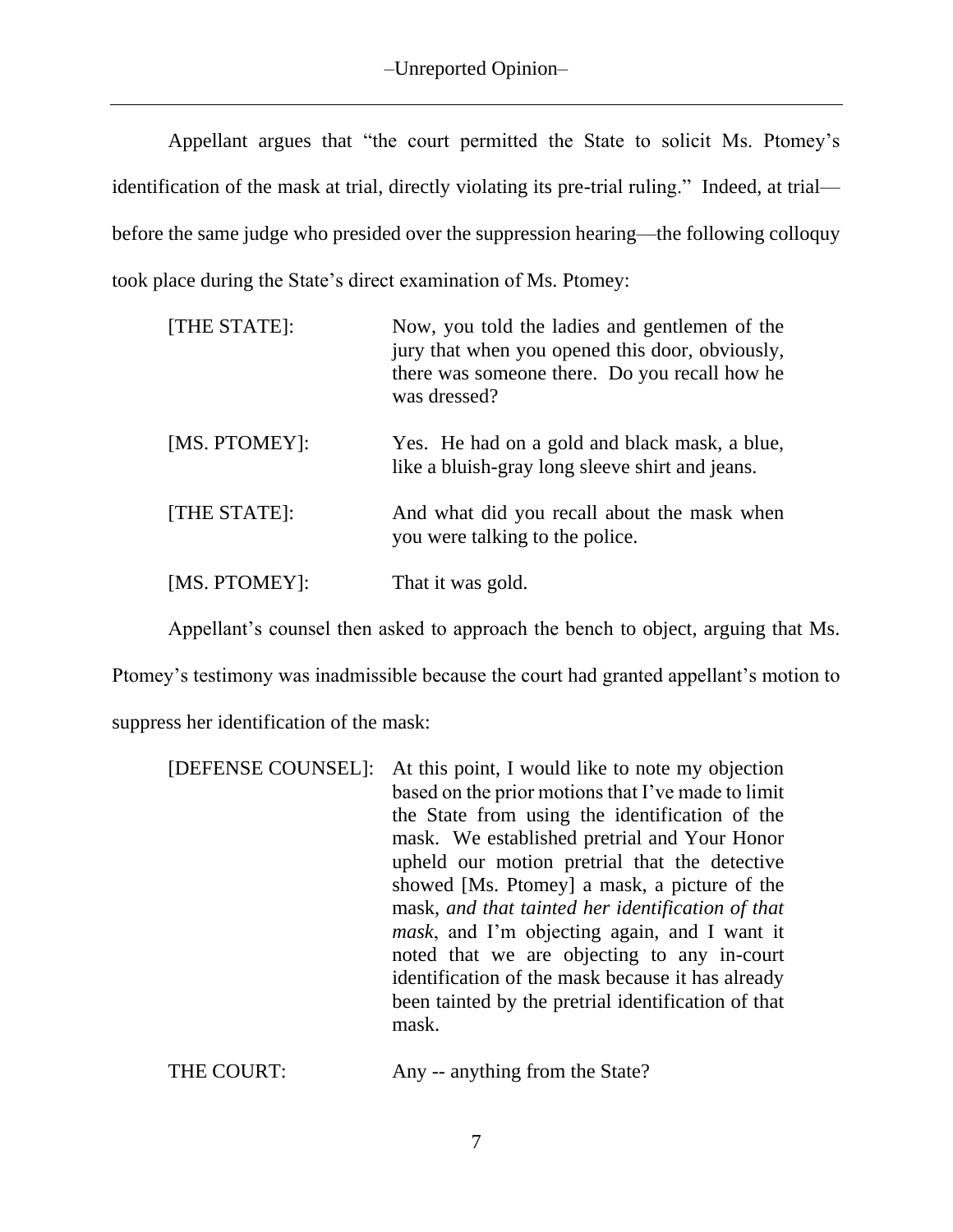| [THE STATE]:                              | I'll lay a foundation. If she recognizes that mask<br>here in the courtroom today because it's the one<br>that was worn as opposed to any other reason, I<br>mean, that's the process for her to identify the<br>mask. |
|-------------------------------------------|------------------------------------------------------------------------------------------------------------------------------------------------------------------------------------------------------------------------|
| THE COURT:                                | Okay. Objection's overruled.                                                                                                                                                                                           |
| [DEFENSE COUNSEL]: Thank you, Your Honor. |                                                                                                                                                                                                                        |
| THE COURT:                                | All right.                                                                                                                                                                                                             |

(Emphasis added).

The State then proceeded to show Ms. Ptomey State's Exhibit 23, a mask Sgt. Sigmund purchased from the Dollar General which matched the SKU number of the mask appellant purchased.

| [THE STATE]:  | Ms. Ptomey, I'm handing you a package marked<br>for identification as State's Exhibit No. 23, and<br>I'm going to ask you if you can remove the item<br>from that package, please. Can you look -- can<br>you just look at that item and tell me if that item<br>is familiar to you? |
|---------------|--------------------------------------------------------------------------------------------------------------------------------------------------------------------------------------------------------------------------------------------------------------------------------------|
| [MS. PTOMEY]: | Yes.                                                                                                                                                                                                                                                                                 |
| [THE STATE]:  | And how is that item familiar to you?                                                                                                                                                                                                                                                |
| [MS. PTOMEY]: | He wore a mask similar to that.                                                                                                                                                                                                                                                      |
| [THE STATE]:  | And how do you recognize that mask here today?                                                                                                                                                                                                                                       |
| [MS. PTOMEY]: | Because I have seen him wear it, and, like, I can't<br>get that out of my head.                                                                                                                                                                                                      |

(Emphasis added).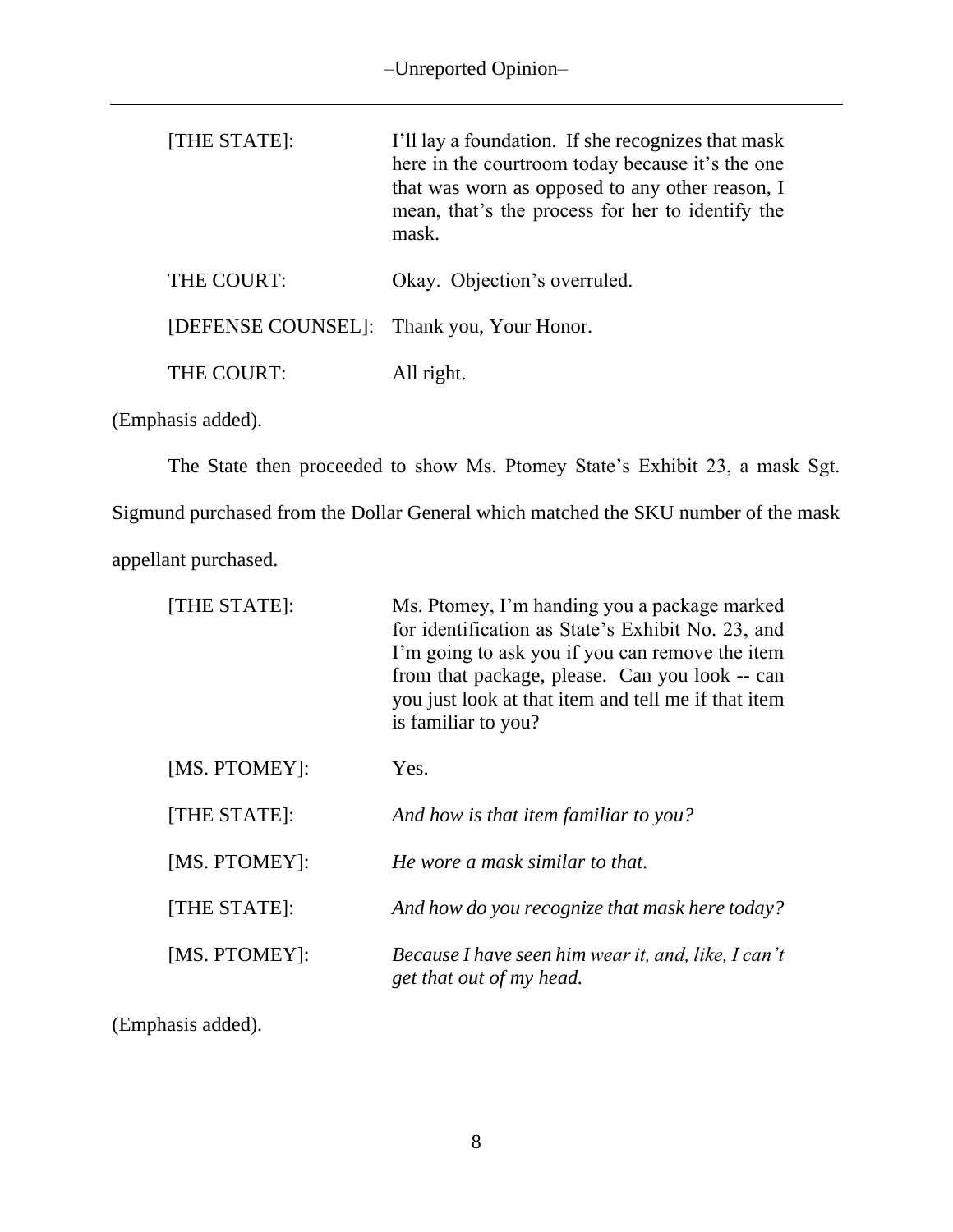At the outset, we note that defense counsel's objection was arguably premature. Ms. Ptomey's initial testimony that the mask her attacker wore was "gold and black" was consistent with the description she provided to law enforcement before she received the suggestive photograph from Sgt. Sigmund, and therefore did not contravene the court's pre-trial ruling. Shortly after the court overruled defense counsel's objection, however, the State went on to show Ms. Ptomey the mask Sgt. Sigmund purchased from the Dollar General, but defense counsel lodged no subsequent objection.

Although we ultimately conclude that appellant sufficiently preserved this objection for appellate review, our preservation analysis requires us to examine the pre-trial motions hearing. The State seeks to characterize appellant's motion to suppress Ms. Ptomey's identification of the mask as a "motion *in limine*." Appellant insists that the motion was a "motion to suppress." Although our review of the record leads us to believe that the motion was one "to suppress" rather than *in limine*, under either lens the issue is properly preserved. We explain.

We first look through the lens of a "motion to suppress."<sup>5</sup> It is well-settled that a pretrial ruling *denying* a motion to suppress is "preserved for appellate review, even if no

<sup>&</sup>lt;sup>5</sup> In our view, the record suggests that the parties believed the motion was a "motion" to suppress." At the hearing, the parties debated who bore the burden on appellant's motion. Appellant's counsel insisted that appellant bore the burden, likely relying on the fact that when an accused challenges whether identification procedures were unduly suggestive in violation of due process, the accused "bears the initial burden of showing that the procedure employed to obtain the identification was unduly suggestive." *In re Matthew S.*, 199 Md. App. 436, 447 (2011) (internal quotation marks omitted) (quoting *James v. State*, 191 Md. App. 233, 251-52 (2010)). The State's Attorney disagreed, citing her thirty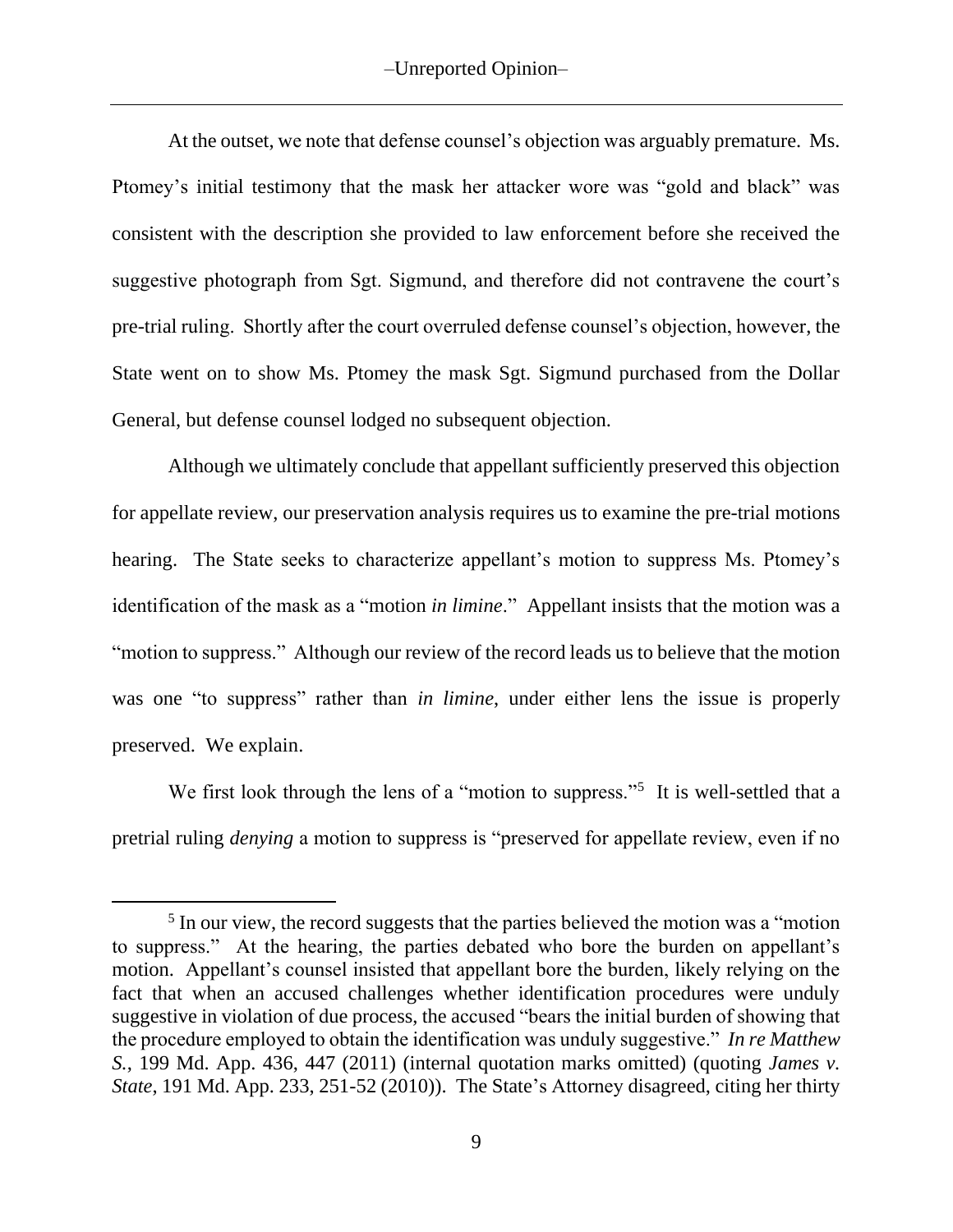contemporary objection is made at trial." *Jackson v. State*, 52 Md. App. 327, 331, *cert. denied*, 294 Md. 652 (1982). That principle does not neatly apply here, however, because the court *granted* the motion at the suppression hearing. Nevertheless, by allowing Ms. Ptomey to identify the mask at trial in contravention of its earlier suppression ruling, the court violated Maryland Rule 4-252(h)(2)(A). That Rule provides that, where a court grants a motion to suppress, the State generally may not offer the evidence at trial unless the State, prior to trial, moves for reconsideration. The Rule also provides that, if the court reverses or modifies its earlier suppression ruling, it must "prepare and file or dictate into the record a statement of the reasons for the action taken." The record here reveals that the State never moved for the suppression court to reconsider its ruling as required by Rule 4-  $252(h)(2)(A)$ , nor did the court ever file or dictate into the record a statement of the reasons for its apparent reversal. Accordingly, if the motion constituted a suppression motion, then the court erred by contradicting its previous ruling. Indeed, at the suppression hearing, the court made the specific finding that "the showing of a single photograph of a mask" was "overly suggestive" to Ms. Ptomey, and rendered "the reliability of her testimony [to be] somewhat suspect." Thus, if the motion is viewed as a motion to suppress evidence on

years of experience in handling suppression issues. While the burden of suppression can depend on the issue to be decided (for example, the State bears the burden where a search is executed without a warrant, *see McCain v. State*, 194 Md. App. 252, 278 (2010)), the movant will obviously always bear the burden in a motion *in limine* to exclude evidence. Accordingly, though not necessary to resolve the preservation issue, the record strongly suggests that the parties and the court treated the motion as if it were a "motion to suppress."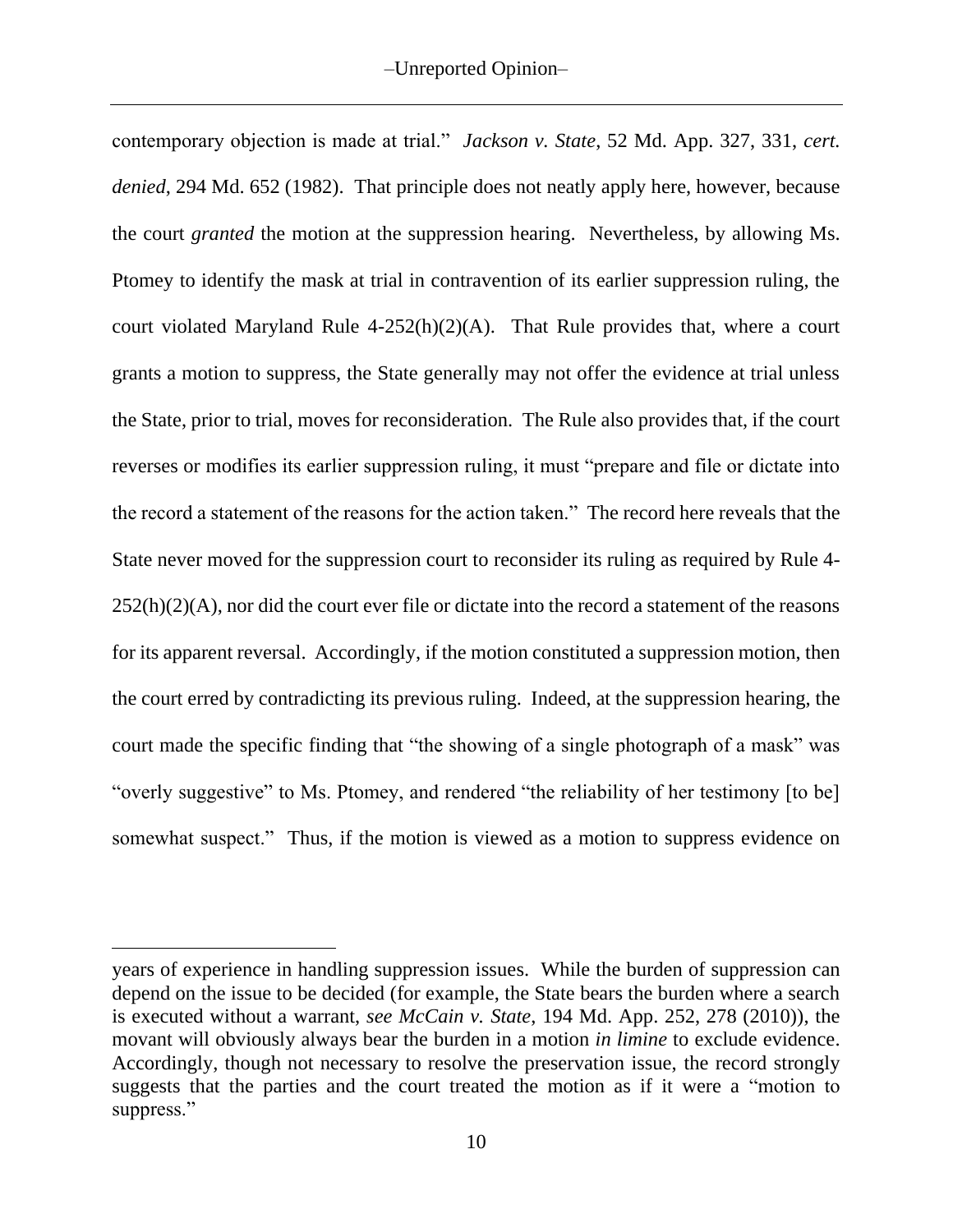constitutional grounds, the court violated Rule 4-252(h)(2)(A) by reversing its pre-trial ruling absent a request from the State and an explanation filed or dictated into the record.

On the other hand, if the motion at issue was a motion *in limine*, the issue is still preserved. Unlike a suppression ruling, when a motion *in limine* to exclude evidence is *denied*, a party must timely object at trial to preserve the issue for appeal. *State Farm Fire & Cas. Co. v. Carter*, 154 Md. App. 400, 408 (2003) (citing *Brown v. State*, 373 Md. 234, 242 (2003)). When a motion *in limine* to exclude evidence is *granted*, "normally no further objection is required to preserve the issue for appellate review." *Reed v. State*, 353 Md. 628, 638 (1999). Unfortunately, neither of these principles neatly align with the instant case, as appellant prevailed on the motion—the evidence was to be excluded—yet was nevertheless forced to object at trial when the court contradicted its pre-trial ruling. The record shows that appellant did indeed object.

To be sure, appellant's objection was arguably premature in that counsel noted the objection before the State asked Ms. Ptomey to make an in-court identification of the mask. We recognize that Maryland Rule 4-323(a) generally requires a party to object to the admission of evidence when it is offered or as soon "as the grounds for objection become apparent." Although defense counsel did not object precisely when the State showed Ms. Ptomey the mask, the above colloquy shows that counsel promptly objected once the State began to ask Ms. Ptomey about the mask. In defense counsel's objection, she specifically objected to any in-court identification of the mask based on the suppression court's finding that the showing to Ms. Ptomey of Sgt. Sigmund's photograph of the mask had "tainted"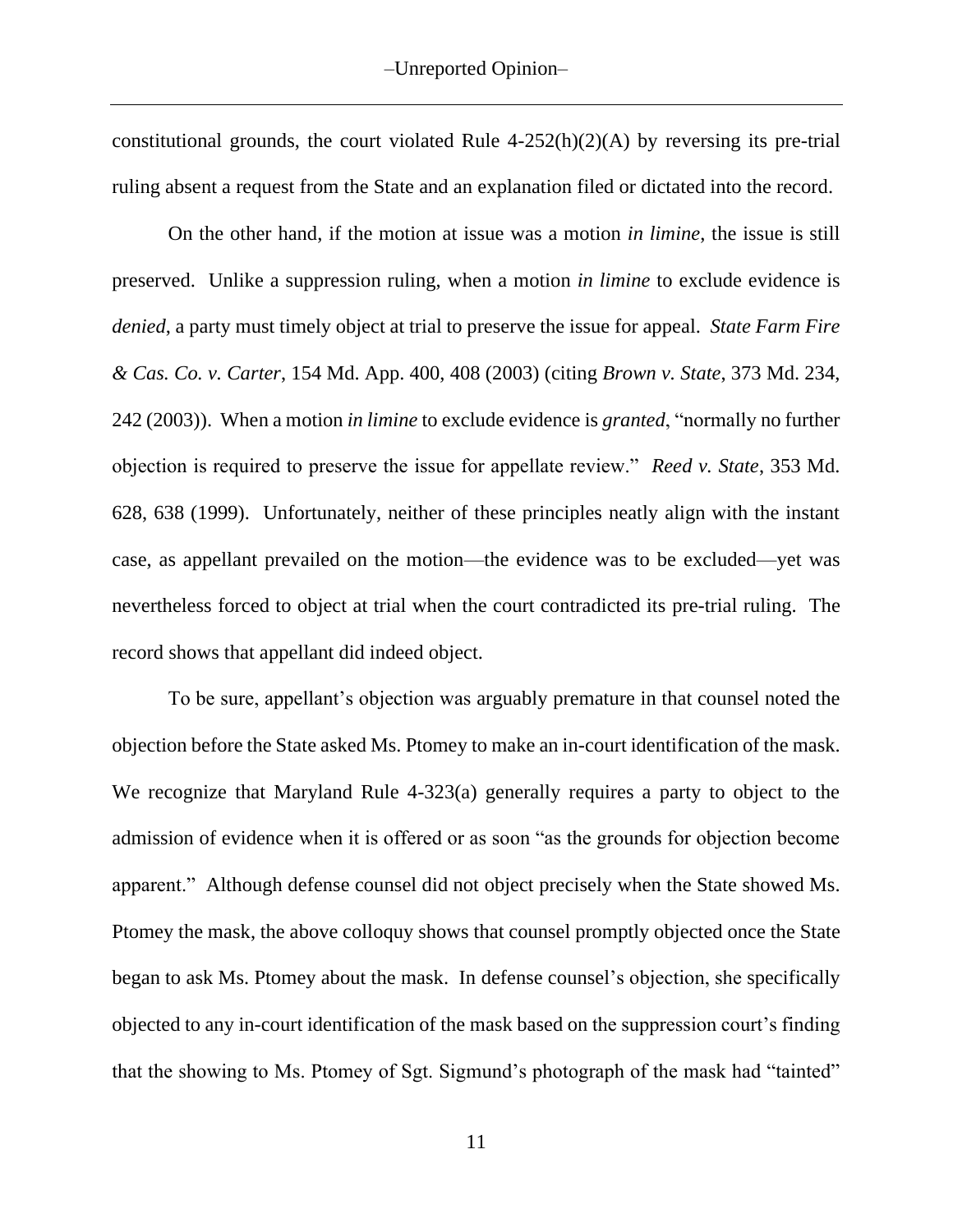any subsequent identification. Despite being reminded of its earlier ruling, the court inexplicably overruled appellant's objection and allowed Ms. Ptomey to identify the Dollar General mask in court as one similar to that worn by her assailant. To hold that appellant failed to preserve this issue would be to exalt form over substance. *See Clemons v. State*, 392 Md. 339, 362-63 (2006) (declining to place form over substance where counsel's objection was in close proximity to the court's prior ruling).

Having established that appellant preserved this issue for our review, we conclude that the court committed error. In granting appellant's motion, the court specifically found that Sgt. Sigmund's act of sending the photograph to Ms. Ptomey was "suggestive to her" and that "the reliability of [Ms. Ptomey's] testimony is somewhat suspect because after seeing the single photograph, her description of the mask becomes much more specific and much more precise." Yet despite finding that Ms. Ptomey's ability to identify the mask was tainted by the suggestive photograph, the court nevertheless allowed the State to show her the very mask that Sgt. Sigmund purchased from the Dollar General. In doing so, the court violated its own pre-trial ruling without any request from the State to do so, and without any record evidence explaining its decision to reverse the pre-trial ruling.

Because we conclude that the circuit court violated its own suppression ruling by allowing Ms. Ptomey to identify the mask at trial, we must determine whether that error requires vacation of appellant's convictions. We apply the harmless error standard where a trial court erroneously admits evidence in a criminal trial:

[W]hen an appellant, in a criminal case, establishes error, unless a reviewing court, upon its own independent review of the record, is able to declare a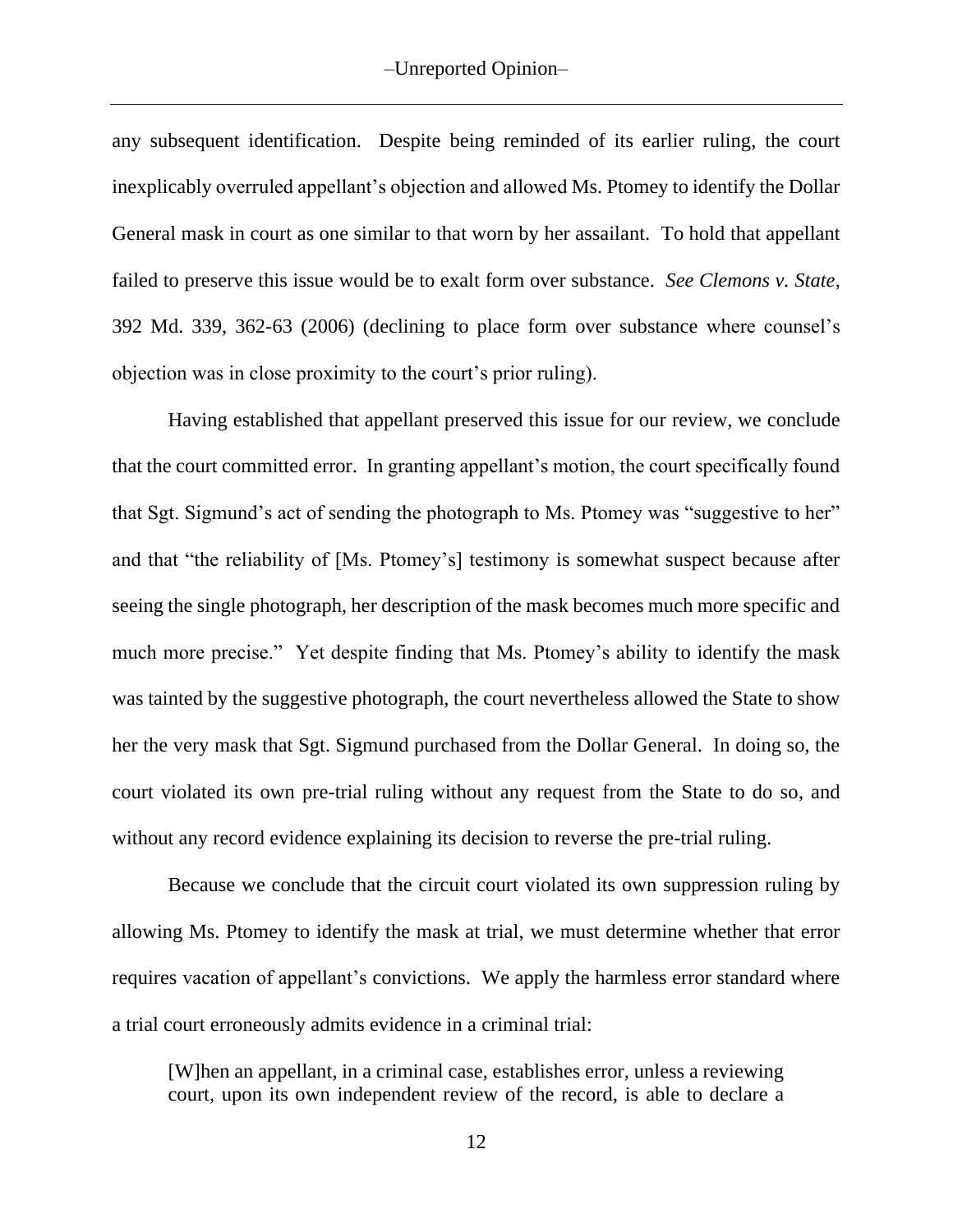belief, beyond a reasonable doubt, that the error in no way influenced the verdict, such error cannot be deemed 'harmless' and a reversal is mandated. Such reviewing court must thus be satisfied that there is no reasonable possibility that the evidence complained of–whether erroneously admitted or excluded–may have contributed to the rendition of the guilty verdict.

*Dionas v. State*, 436 Md. 97, 108 (2013) (quoting *Dorsey v. State*, 276 Md. 638, 659 (1976)). We conclude beyond a reasonable doubt that the court's error here did not influence the verdict.

At the outset, we recognize that Ms. Ptomey's credibility was central to this case without her testimony, the State could not prove that appellant assaulted her (or that an assault even occurred). Recognizing the importance of Ms. Ptomey's credibility, the defense sought to portray Ms. Ptomey as a liar. To do so, the defense showed that Ms. Ptomey lied to investigators about where she was staying the night before the attack. The defense also impeached her credibility by establishing that she had previously been convicted of obtaining property or services by passing a bad check. The defense pointed to the fact that there was little evidence, aside from Ms. Ptomey's injuries, to show that an attack took place, let alone in her home. For example, the defense pointed out that a responding officer did not observe any blood inside the home, and that the bookshelf appellant allegedly pushed Ms. Ptomey into during the attack appeared untouched.

By portraying Ms. Ptomey as lacking credibility, the defense invited the jury to disbelieve the State's entire narrative, including the significance of the mask and any incourt identification of the mask. To support its theory that Ms. Ptomey concocted her story, the defense suggested that Ms. Ptomey knew appellant purchased a mask at the Dollar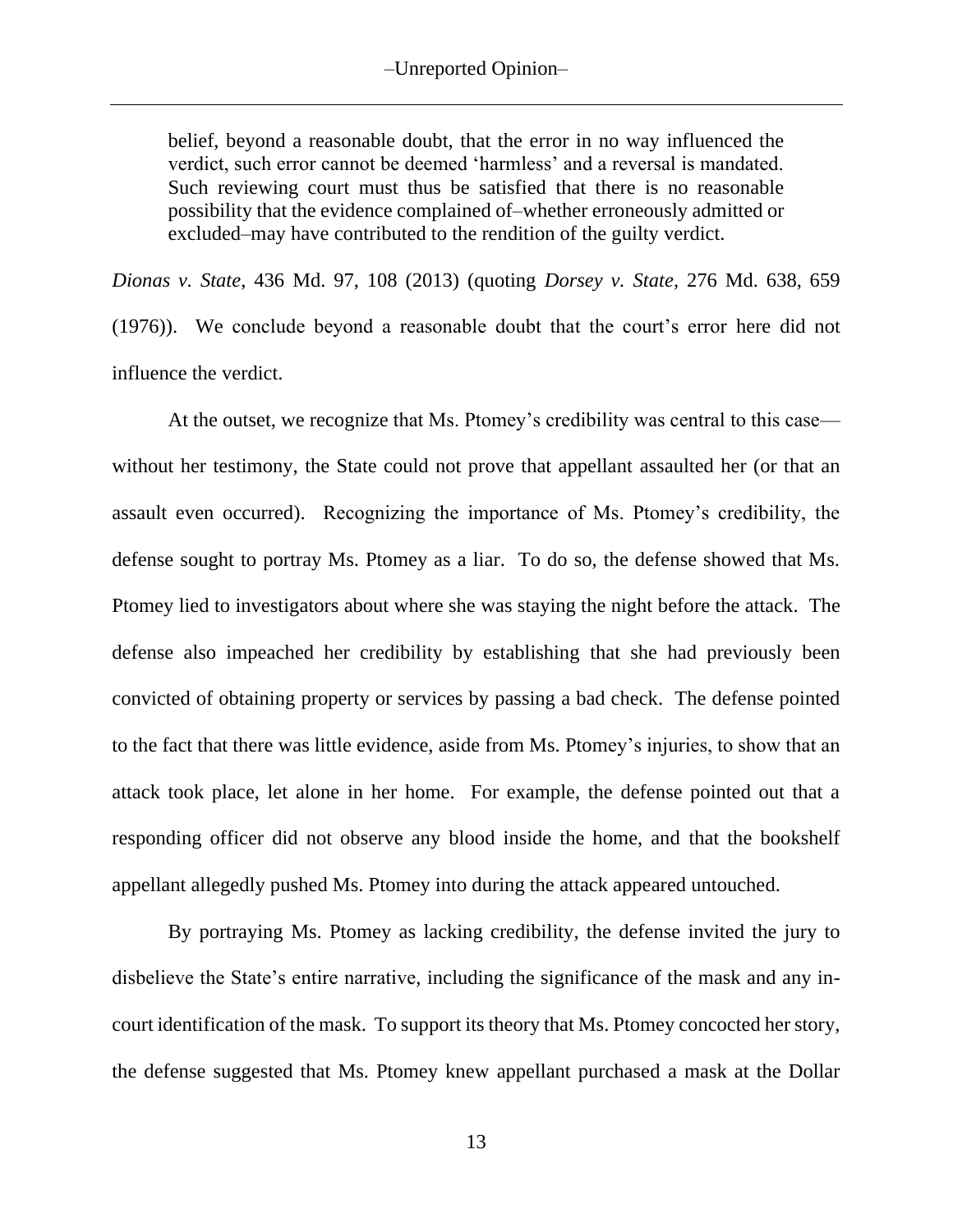General the morning of the attack. During cross-examination, defense counsel elicited from Ms. Ptomey that she knew many Dollar General employees, that one of those employees often messaged her using Facebook, and that "one of those employees at Dollar General messaged [Ms. Ptomey] that they saw [her] daughter buying a mask at Dollar General[.]" In closing argument, defense counsel told the jury, "[Ms. Ptomey] could have gotten a message from someone saying, oh, your husband was just in. He bought a mask. He bought a black and gold mask. He bought a Halloween mask." The defense therefore suggested that Ms. Ptomey used that information to bolster the false narrative that appellant attacked her.

Because of the nature of the defense's theory of the case, Ms. Ptomey's in-court identification of the mask, though court error, did not influence the verdict. Whether the assailant wore a "black and gold" mask or the specific mask identified in court was essentially irrelevant to the defense's theory that Ms. Ptomey constructed her false accusations using her knowledge that appellant purchased *a* mask at the Dollar General. Indeed, if the defense theory that Ms. Ptomey fabricated the entire incident were correct, it would hardly be surprising for her to identify whatever mask appellant purchased at the Dollar General to be the one her attacker wore. Thus, the defense's theory that Ms. Ptomey fabricated the incident was not undermined by Ms. Ptomey identifying a specific mask in court as opposed to her general testimony that her attacker wore a mask. It was for the jury to decide whether Ms. Ptomey invented the entire story. Based on the convictions, the jury apparently found her credible.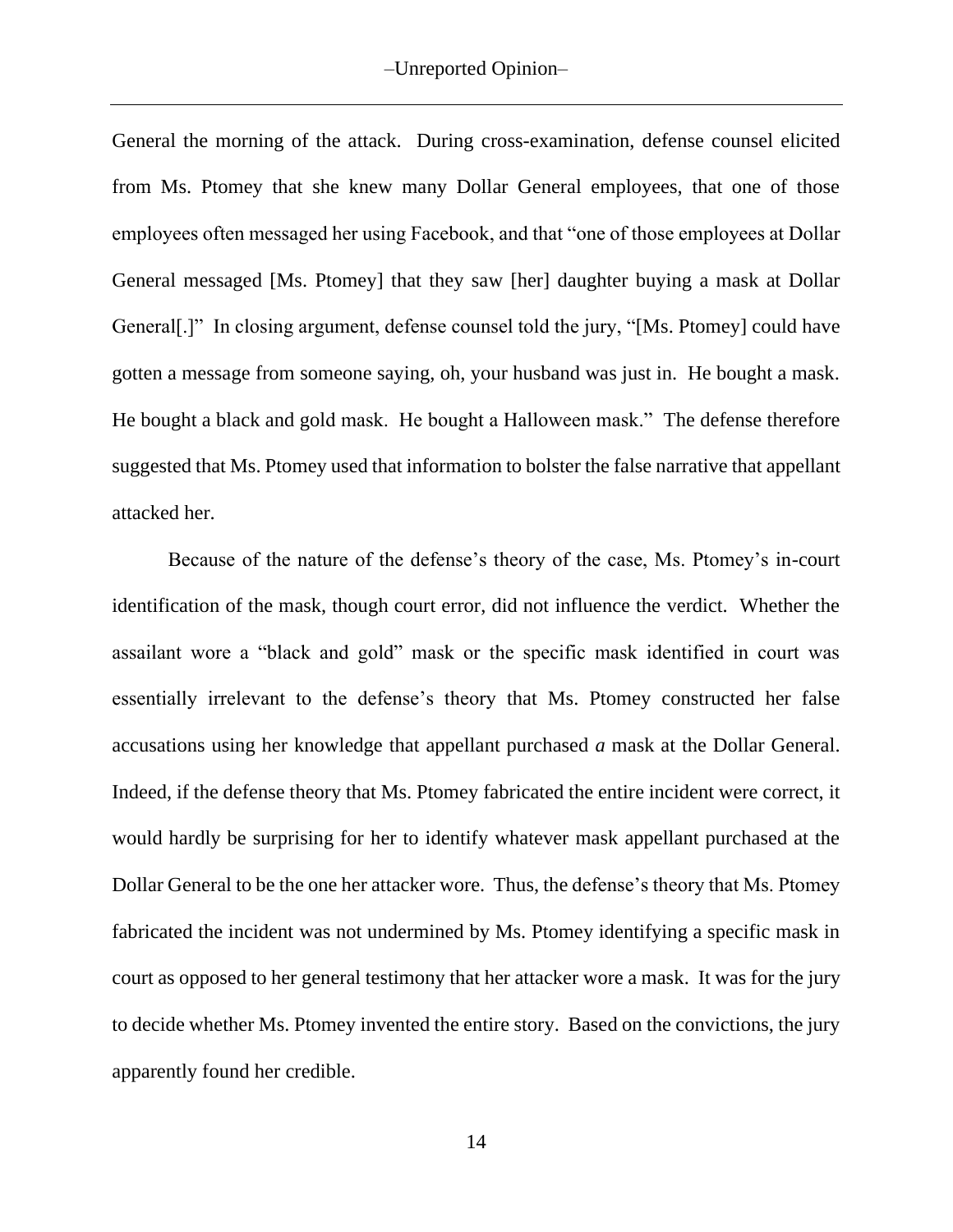Although the trial court erred when it allowed Ms. Ptomey to testify that the mask her attacker wore was "similar" to the mask shown at trial, we hold that the admission of that testimony did not undermine the defense's theory that Ms. Ptomey lied about appellant assaulting her. Accordingly, we conclude beyond a reasonable doubt that the court's error in no way contributed to the guilty verdict. *Dionas*, 436 Md. at 108.

## II. THE EVIDENCE WAS LEGALLY SUFFICIENT

We next address appellant's argument that the evidence was insufficient to support his conviction for attempted first-degree murder. Specifically, appellant argues that Ms. Ptomey's injuries were not sufficiently serious to demonstrate a specific intent to kill. We disagree.

Regarding the appropriate standard of review, our Court has explained:

In reviewing the sufficiency of the evidence, an appellate court determines "whether, after viewing the evidence in the light most favorable to the prosecution, *any* rational trier of fact could have found the essential elements of the crime beyond a reasonable doubt." *Jackson v. Virginia*, 443 U.S. 307, 319, 99 S.Ct. 2781, 61 L.Ed.2d 560 (1979); *see also Derr v. State*, 434 Md. 88, 129, 73 A.3d 254 (2013); *Painter v. State*, 157 Md. App. 1, 11, 848 A.2d 692 (2004) ("[t]he test is 'not whether the evidence *should have or probably would have* persuaded the majority of fact finders but only whether it *possibly could have* persuaded *any* rational fact finder'") (citations omitted) (emphasis in original).

The appellate court thus must defer to the factfinder's "opportunity to assess the credibility of witnesses, weigh the evidence, and resolve conflicts in the evidence[.]" *Pinkney v. State*, 151 Md. App. 311, 329, 827 A.2d 124 (2003); *see also State v. Mayers*, 417 Md. 449, 466, 10 A.3d. 782 (2010) ("[w]e defer to any possible reasonable inference the jury could have drawn from the admitted evidence and need not decide whether the jury could have drawn other inferences from the evidence, refused to draw inferences, or whether we would have drawn different inferences from the evidence") (citations omitted). Circumstantial evidence, moreover, is entirely sufficient to support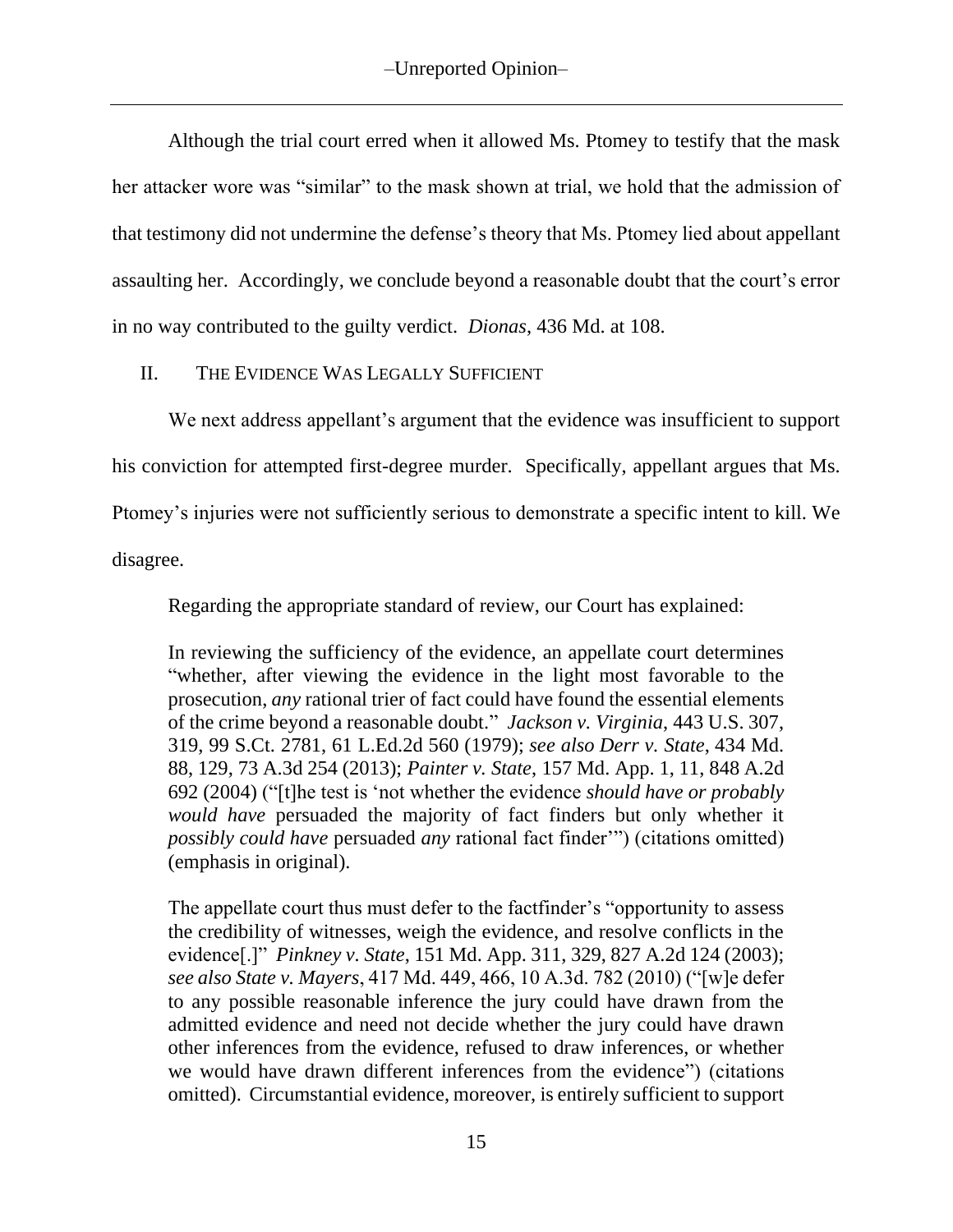a conviction, provided that the circumstances support rational inferences from which the trier of fact could be convinced beyond a reasonable doubt of the guilt of the accused. *See, e.g*., *State v. Manion*, 442 Md. 419, 431-32, 112 A.3d 506 (2015); *Painter*, 157 Md. App. at 11, 848 A.2d 692.

*Anderson v. State*, 227 Md. App. 329, 345-47 (2016) (quoting *Benton v. State*, 224 Md. App. 612, 629-30 (2015)).

Appellant moved for judgment of acquittal at the close of the State's case, and argued that the evidence was insufficient to support a conviction for attempted first-degree murder because: "There was nothing established by the State's Attorney that there was premeditated malice aforethought. There was nothing established that the injuries were severe to, uh, rise to the level of an attempted first-degree murder." The court rejected this argument, noting that the presence of the weapon and mask demonstrated premeditation. The court also noted that Ms. Ptomey suffered injuries—though not life threatening—to "vital areas," including her head and stomach, and denied appellant's motion for judgment of acquittal. Appellant's counsel properly renewed the motion for judgment of acquittal at the close of all the evidence, incorporating the arguments made in the first motion. The court also denied that motion.

It is well-settled in Maryland that "[a] person is guilty of an attempt when, with intent to commit a crime, he engages in conduct which constitutes a substantial step toward the commission of that crime whether or not his intention is accomplished." *Townes v. State*, 314 Md. 71, 75 (1988) (citing *Cox v. State*, 311 Md. 326, 329-31 (1988)). Regarding the elements of attempted first-degree murder, the Maryland Criminal Pattern Jury Instructions provide: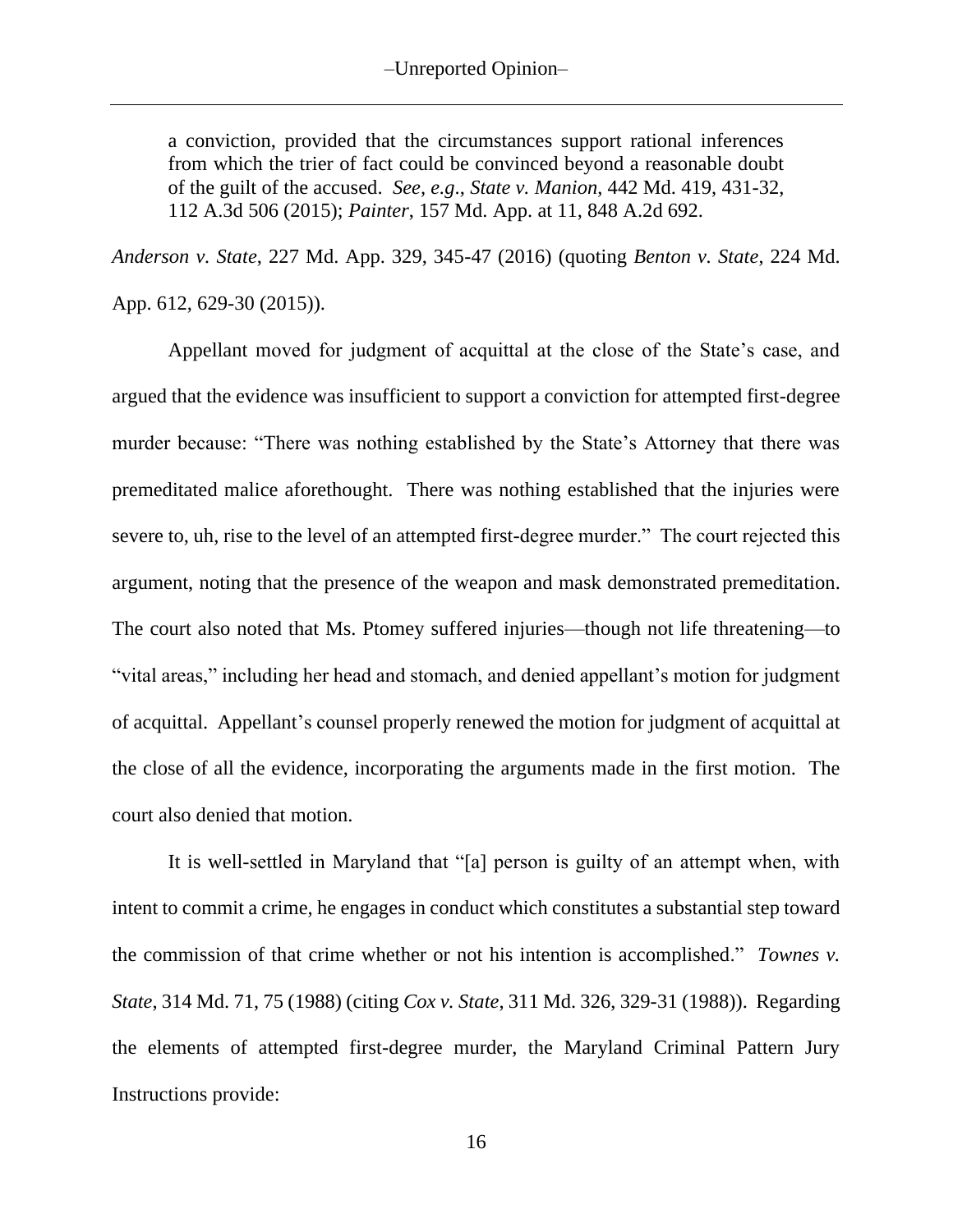Attempted first degree murder is a substantial step, beyond mere preparation, toward the commission of murder in the first degree. In order to convict the defendant of attempted murder in the first degree, the State must prove:

- (1) that the defendant took a substantial step, beyond mere preparation, toward the commission of murder in the first degree;
- (2) that the defendant had the apparent ability, at that time, to commit the crime of murder in the first degree; and
- (3) that the defendant willfully, and with premeditation and deliberation, intended to kill [the victim].

Willful means that the defendant actually intended to kill [the victim]. Deliberate means that the defendant was conscious of the intent to kill. Premeditated means that the defendant thought about the killing and that there was enough time, though it may only have been brief, for the defendant to consider the decision whether or not to kill and enough time to weigh the reasons for and against the choice.

### MPJI-Cr 4:17.13.

On appeal, appellant once again argues that the evidence was insufficient to support his conviction for attempted first-degree murder because of the lack of severity of Ms. Ptomey's injuries. In his brief, he states, "Where the assailant had the ability to cause much more significant harm, the minimal severity of Ms. Ptomey's injuries demonstrated that he had no intention of causing her death. This is different from cases where injuries have been significant enough to establish intent to kill." Appellant also argues that, "the assailant chose to leave Ms. Ptomey unattended when he went to the kitchen[,]" demonstrating that the assailant did not intend to kill her.

We reject appellant's argument that Ms. Ptomey's injuries were not sufficiently serious enough to support the finding that appellant intended to murder her. As the pattern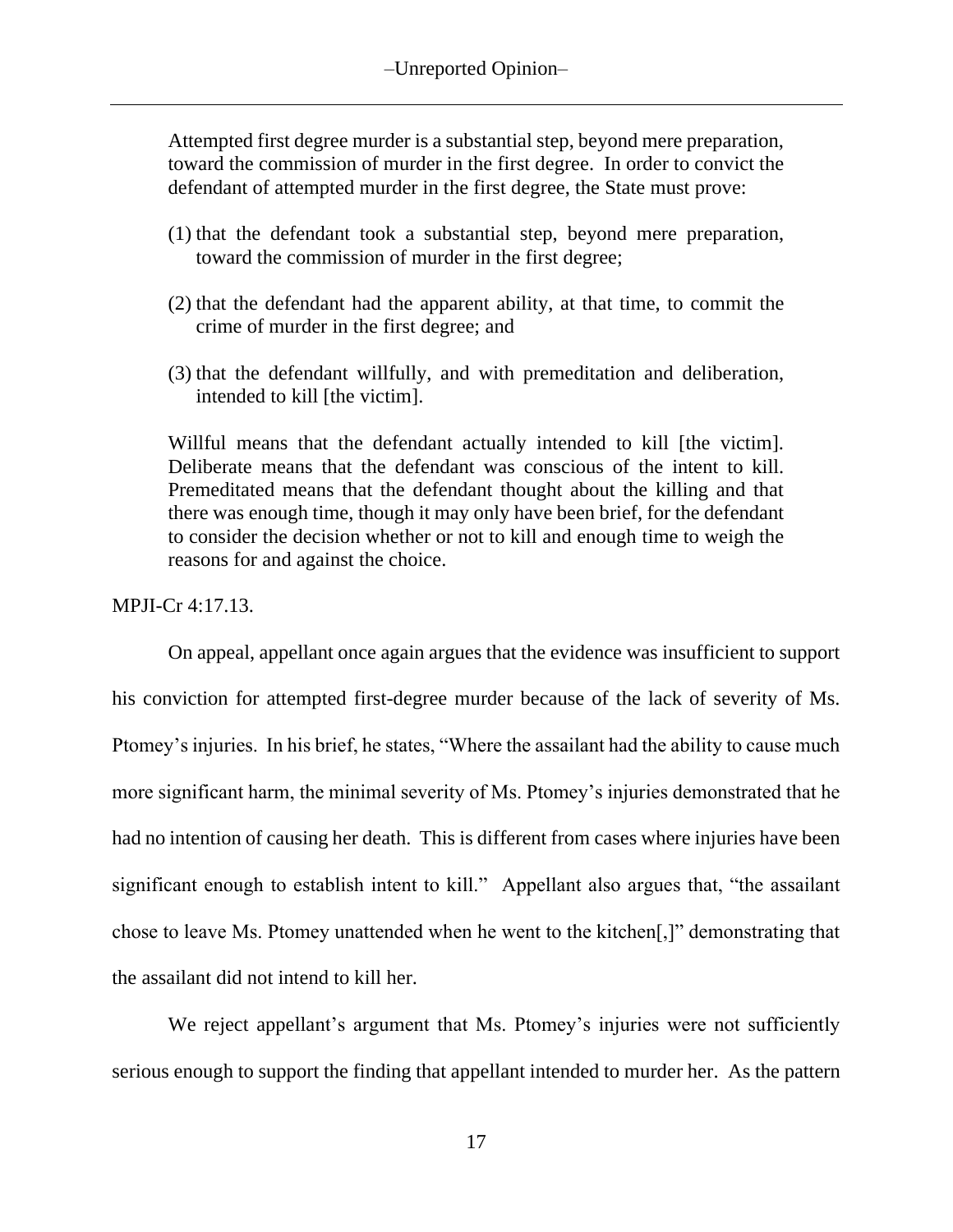jury instructions show, attempted murder does not require a physical injury to the victim. *See* MPJI-Cr 4:17.13. Instead, the State must simply show that appellant possessed the intent to murder Ms. Ptomey. We explain.

In *State v. Earp*, 319 Md. 156, 159 (1990), the Court of Appeals held that "an indispensable element of the crime of attempted murder is a specific intent to murder." There, during a Halloween party with more than 100 people, Earp stabbed the victim near the victim's shoulder, and then removed the knife to lunge at the victim a second time. *Id*. at 159-60. According to a doctor who treated the victim, the victim's shoulder blade prevented the knife from penetrating further, and that, had the knife gone deeper, "it would have created a potential for hemorrhaging which, if not stanched, could have been fatal." *Id*. at 160-61. Fortunately, "[t]he wounds actually incurred were not life threatening." *Id*.

The State charged Earp with attempted first and second-degree murder; assault with intent to murder; assault with intent to maim, disfigure, or disable; and battery. *Id*. at 161. Following a jury mistrial, the case proceeded to a bench trial, but only on the charges of attempted murder and assault with intent to maim, disfigure, or disable. *Id*. Relevant here, the trial court found Earp guilty of attempted second-degree murder, but this Court reversed that conviction. *Id*.

In affirming this Court's reversal of Earp's conviction, the Court of Appeals explained that the problem with the trial court's conviction for attempted murder was that it only found that Earp intended to inflict grievous bodily harm. *Id*. at 161, 167. The Court expressly held that a finding of an intent to inflict grievous bodily harm is insufficient to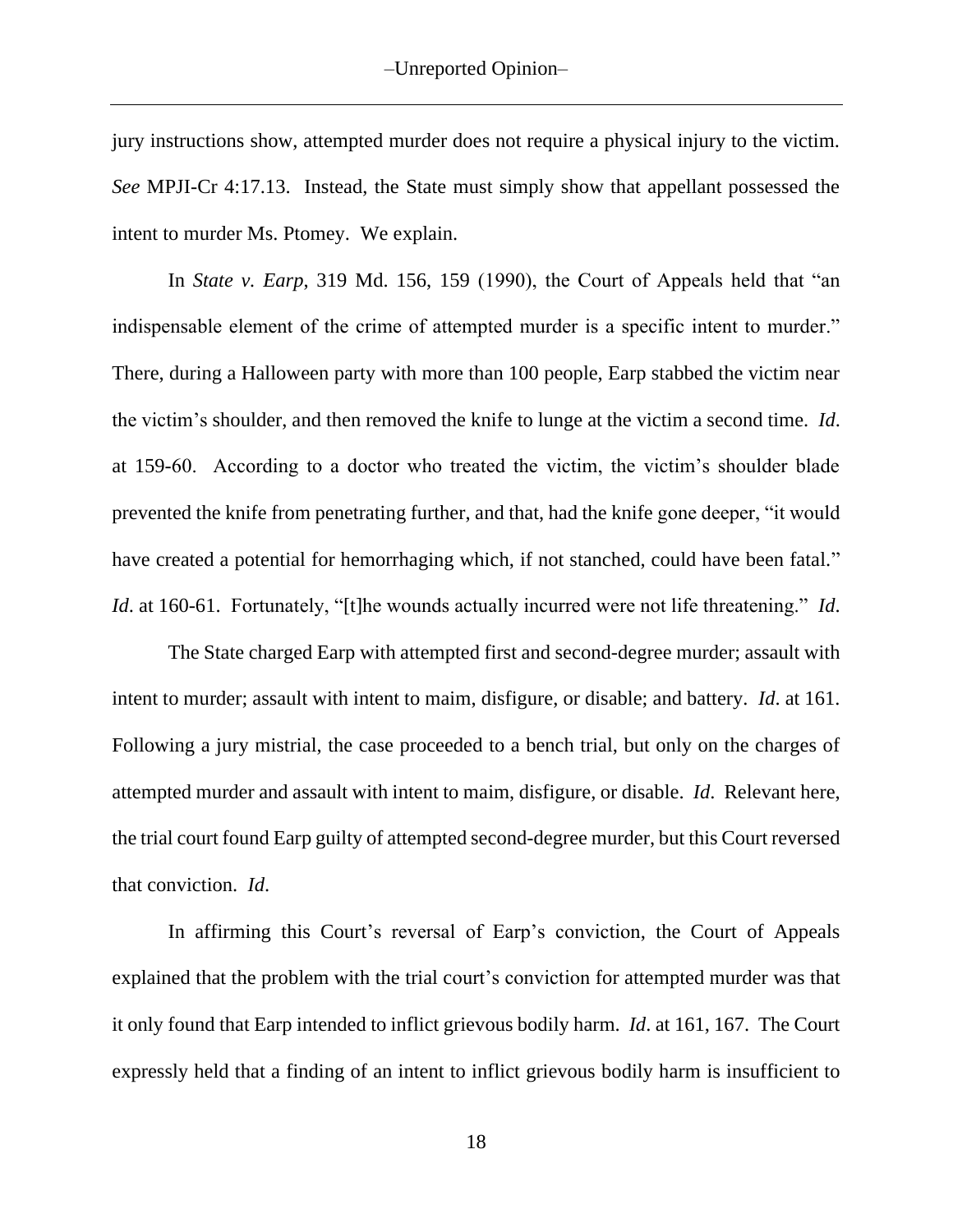satisfy the *mens rea* for attempted murder, stating, "The specific intent required to prove an attempt is the intent to commit a particular crime, in this case murder. Accordingly, the required specific intent in the crime of attempted murder is a specific intent to murder." *Id.* at 163. To be sure, the Court recognized that "An intent to kill may, under proper circumstances, be inferred from the use of a deadly weapon directed at a vital part of the human body." *Id*. at 167 (citing *State v. Jenkins*, 307 Md. 501, 514 (1986)). The problem in *Earp* was that the trial judge only found an intent to inflict grievous bodily harm, not the intent to murder. *Id*. Despite reversing Earp's conviction, the Court of Appeals noted that, "From the evidence before him in the instant case, the trial judge could have found that Earp harbored a specific intent to kill [the victim]." *Id*. at 167.

Applying *Earp*, we have no difficulty concluding that the evidence in this case supported a rational finding that appellant harbored the specific intent to kill Ms. Ptomey. In his book *Criminal Homicide Law*, Judge Charles E. Moylan, Jr., wrote:

Because the specific intent to kill lies hidden in the killer's brain, however, its proof is sometimes problematic. It may be proved directly, if the killer proclaims his purpose even as he kills or if he acknowledges his purpose afterward. It may be proved indirectly, by evidence of bad blood between the killer and the victim, by an earlier expression of an intent to kill, by a strong motive, by profiting from the victim's death, by an elaborate murderous scheme or plan, or by infinite varieties and combinations of circumstantial evidence. First and foremost in the ranks of proof, however, is the permitted inference of an intent to kill from the directing of a deadly weapon at a vital part of the victim's anatomy.

Judge Charles E. Moylan, Jr., *Criminal Homicide Law* § 3.2 (2002). Additionally, in

*Anderson*, we noted that, "Because few defendants announce to witnesses their intent to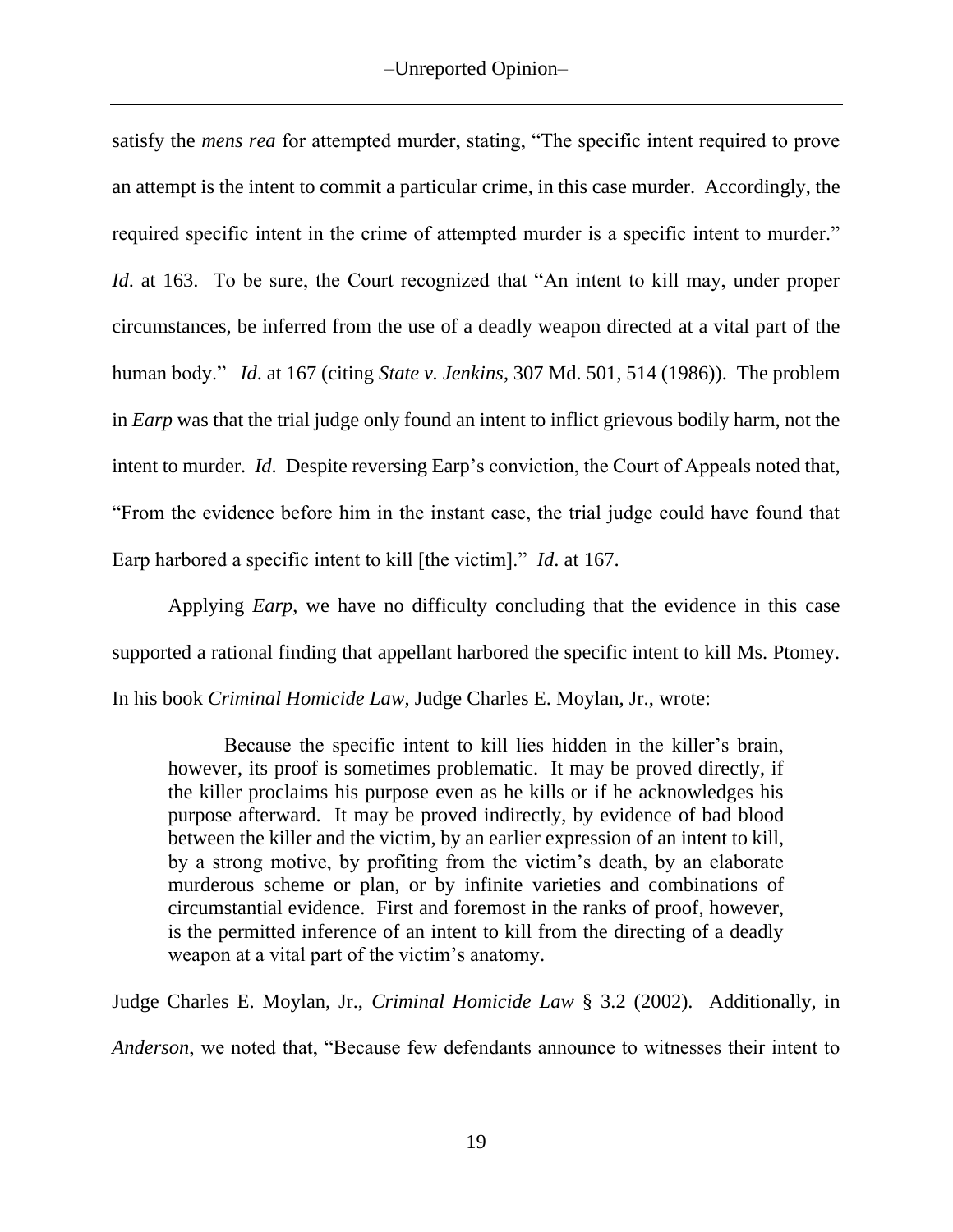kill, we most often have to look to other factors to discern whether the defendant had a specific intent to kill." 227 Md. App. at 347 (citing *Pinkney*, 151 Md. App. at 332).

Appellant possessed the requisite intent to kill. First, unlike the typical circumstances described in *Anderson*, the evidence showed that appellant *did* announce to a witness his intent to kill. Ms. Ptomey testified, without objection, that when she opened the door, appellant stated, "bitch, I'm going to kill you." According to Ms. Ptomey, after verbally expressing his intent to kill her, appellant began to repeatedly strike her in the head with a wooden object that he had brought with him. Ms. Ptomey testified that she could not count how many times appellant struck her in the head with the object, but that the blows caused her to fall down, and that while she was on the floor, appellant continued to strike her on the head with the wooden object until he "broke it over [her] head." With his weapon broken, appellant proceeded to kick Ms. Ptomey several times. He also slammed her against a bookshelf, held her by the throat, and "[beat her] with his fist." Appellant then went to the kitchen and began "rummaging" in the knife drawer ostensibly to find a knife—finally giving Ms. Ptomey an opportunity to escape.

In sum, the evidence showed that appellant told Ms. Ptomey that he was going to kill her, struck her in the head with a wooden object until it broke, proceeded to kick and punch her, and then rummaged through the knife drawer in Ms. Ptomey's kitchen.